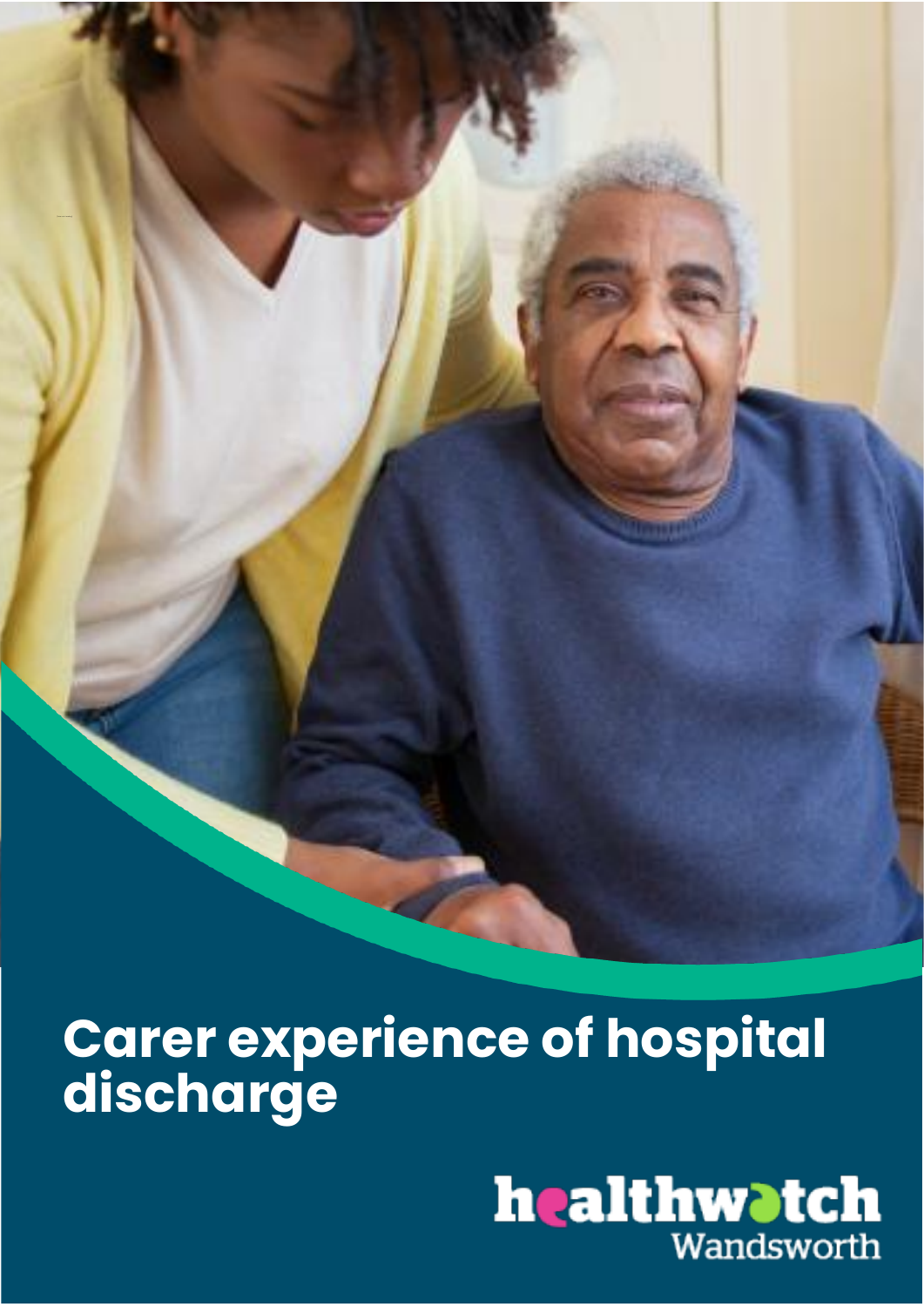## **Contents**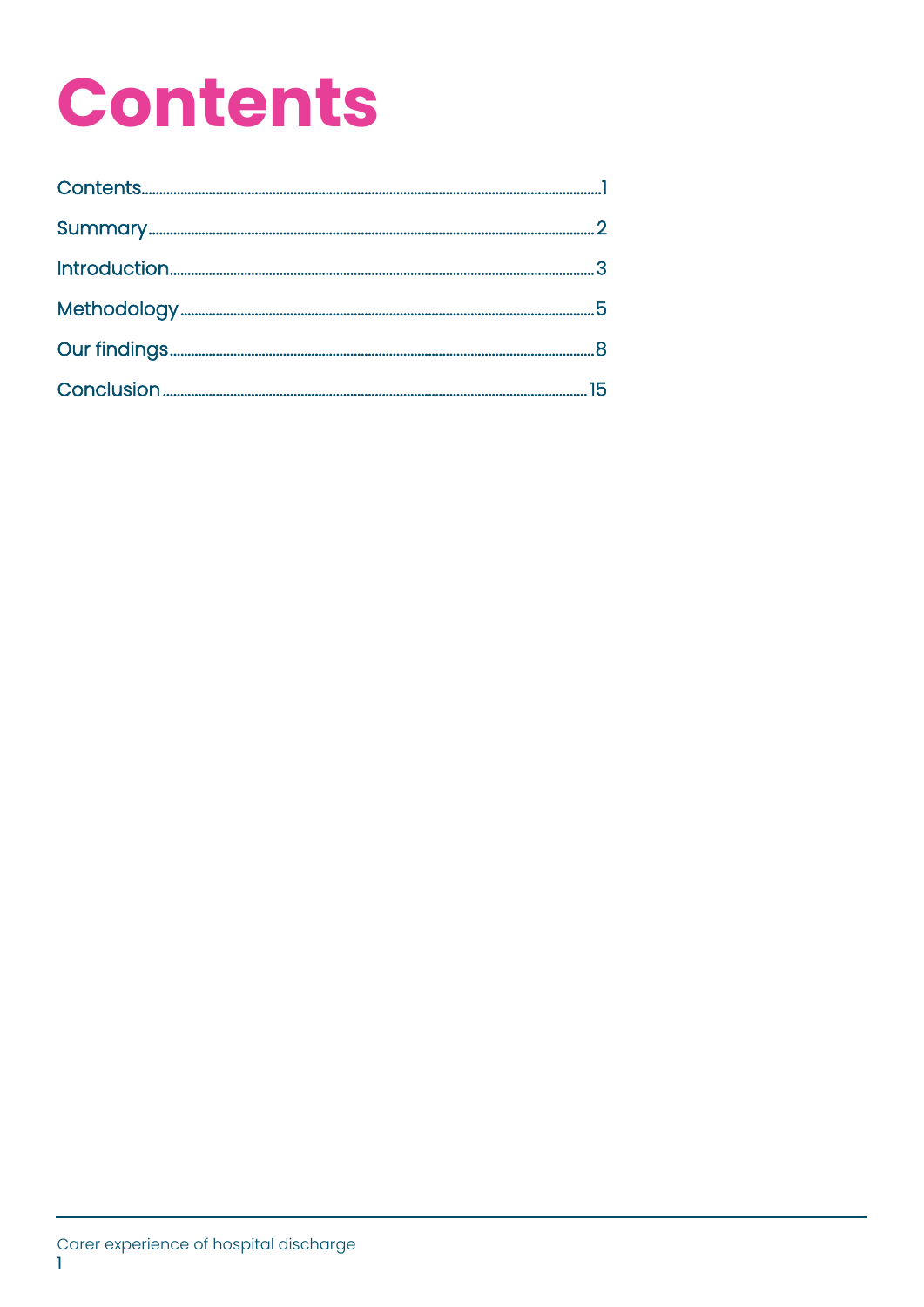## **Summary**

### Background:

During the pandemic changes were made with the aim of discharging patients at an earlier stage and supporting home-based care arrangements. Carers are often involved in supporting people once they are home, and there was a need to understand how involved carers are in the discharge process and arrangements due to their important role in a patient's recovery. Carers play a key role in helping people get better, they know a lot about the person being cared for and what can help them recover. They see things that staff cannot see and can respond to emergencies to get help quicker. Improvements to involve and support carers should lead to better discharges and save time and resources for all involved. NHS England (NHSE) approached us and other Healthwatch to undertake local research as part of a national study.

### What we did:

We interviewed 10 carers between 8th December 2021 and 22nd February 2022. We then reported the findings to local staff across organisations who work on supporting hospital discharges in March 2022. Findings across the Healthwatch were compared to compile a national report on the issues or areas that could improve hospital discharge for carers and patients. Locally we will be following up the findings with organisations operating in Wandsworth.

### What we were told and recommendations:

There were carers who had varying experiences, some positive and some identifying issues or room for improvement. We identified themes to focus on to ensure a positive experience for carers and improved hospital discharge processes. These included:

- Identification of carers and their caring role
- Communication and information
- Timing of discharges
- Assessment of carer/caring need post discharge

Read on to hear more about why these topics are important and the impact they have on carers and the patients they support.

Thank you also to all staff and volunteers involved in this research and writing this report. Thank you to everyone who shared their experience with us to help us write this report.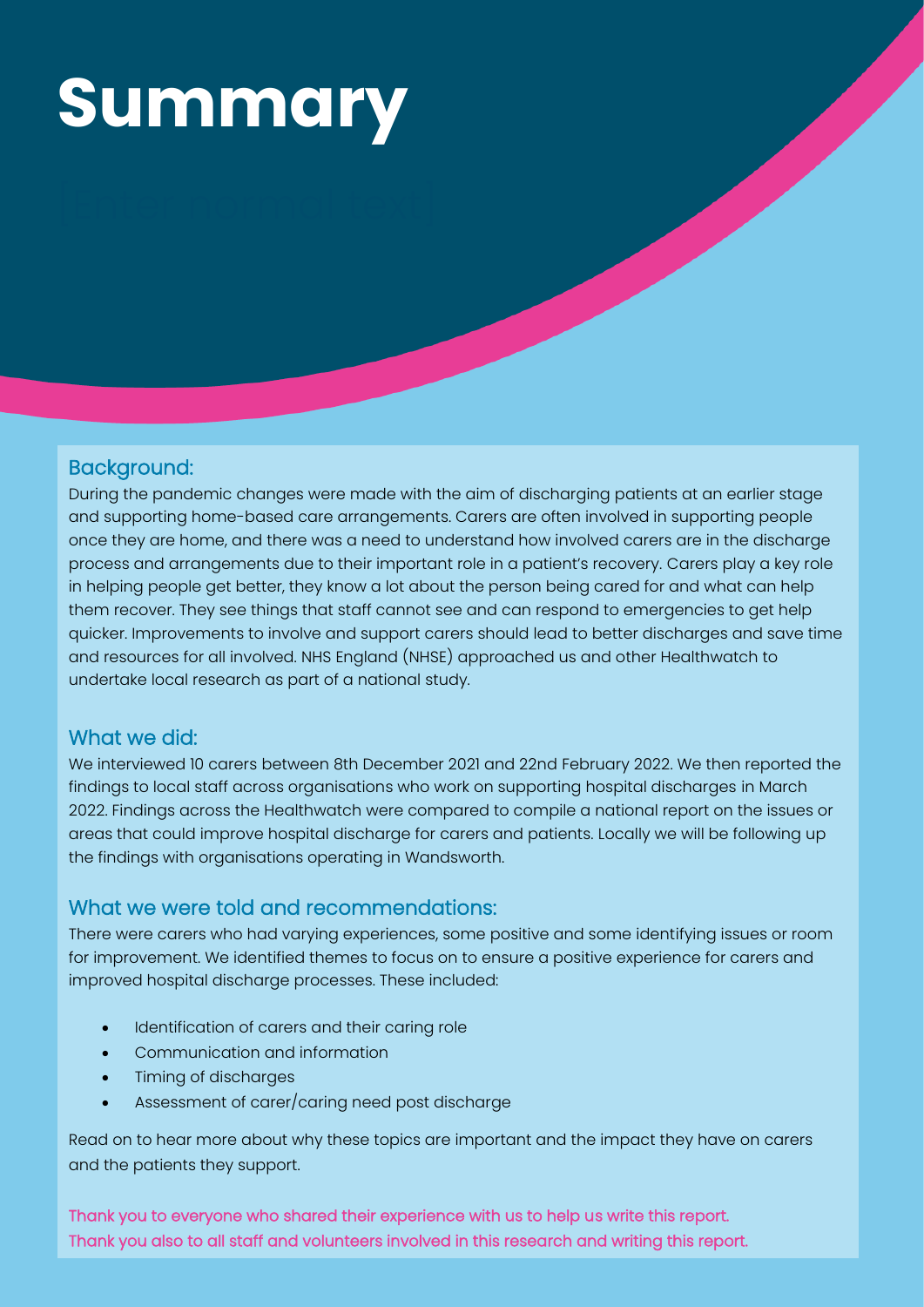## **Introduction**

Healthwatch Wandsworth has previously spoken to people in the borough about hospital discharges. During the pandemic changes were made with the aim of discharging patients at an earlier stage and supporting home-based care arrangements.<sup>1</sup> It is generally understood that newly discharged patients are not always able and ready to look after themselves without the support of a carer or family member. What is less understood is whether carers are involved in the discharge process or asked if they are willing and capable of providing carer support. This is an area of concern because patients that have recently been discharged from hospital often require ongoing treatment and assessments, possibly involving specialist equipment and the success of this care plan can rest on the support from a carer.

Healthwatch England and NHSE approached us and seven other Healthwatch to be involved in a national study to understand the experience of carers supporting people who have been discharged since May 2021. It is a priority to understand carer experiences because being a carer is seen as a social determinant of health and helping carers to provide better care and to stay well themselves leads to better outcomes for those needing care and more effective use of health and care service resources.

As part of this study, Healthwatch Wandsworth undertook 10 interviews with carers between 8<sup>th</sup> December 2021 and 22<sup>nd</sup> February 2022. It is important to note that not all carers lived in Wandsworth and neither did all the people cared for. Services in a variety of areas were described.

A total of 22 people attended a focus group for staff working on hospital discharge to discuss the findings in March 2022. This included 2 people from Healthwatch Wandsworth (Healthwatch Manager; Research Volunteer) and 3 people from NHS E&I (London Region Carers Lead x1, National team Commitment to Carers programme x2), who were facilitating the workshop. Other attendees included representatives from local councils, NHS services, community groups and charities. Some members of this group met again in May 2022.

Further information about the interviews and focus group can be found in the methodology section below.

## **Key findings**

Despite the broad geographical spread of participants, in the final analysis of the results from interviews and focus group sessions, we identified several common themes important to carers' experience of hospital discharge and post-discharge support.

### **Identification/recognition of caring role**

• Not all carers were identified as such by services and some may not see themselves as carers but a role they have as a relative or friend, with a knock-on effect for communication and knowledge to help support the patient

<sup>&</sup>lt;sup>1</sup> For more information on these new arrangements see <u>Discharge to Assess</u>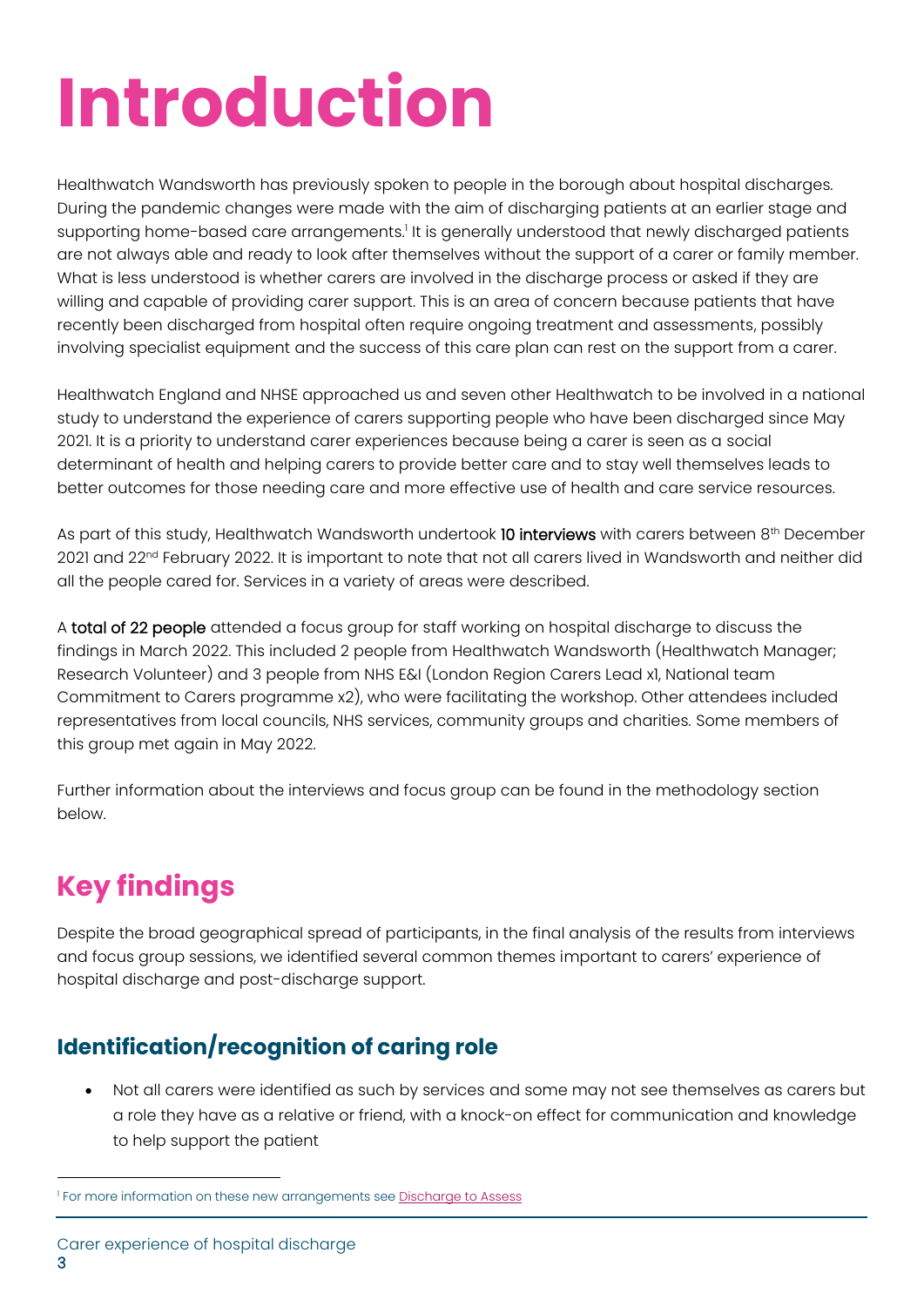• While experienced carers knew how to ask for support and work with care teams, new carers found it more difficult 'to navigate the system' without guidance from a focal point in the hospital

#### Suggested actions

- Identify a trigger question to help recognise carers
- Ensure identification shared across organisations.
- Use of carer passports
- Consistent emergency planning for patient's admitted who are carers
- A carer liaison officer role in hospitals to provide advice & information to carers and staff has worked elsewhere
- Improve staff awareness around carer issues

### **Communications and information**

- Many carers often felt that they did not know enough about looking after their loved ones, or have enough information on any care programme arranged by the hospital team
- Many suggested that at the time of discharge carers should receive contact numbers or a summary letter about which services have been contacted and who is coming when and why

#### Suggested actions

- Have earlier conversations with carers, noting that staffing issues can have a significant impact on communication
- Carers would like information about organisations that could help post discharge (including social services or support with day-to-day living, district nurses and carer support) including who is coming why and when
- More information to be added to discharge summaries

### **Timing of discharges**

- Some experienced delays to discharges due to lack of coordination between hospital services, such as delayed medications, unavailability of discharge doctors and delays with preparing the discharge letter
- Some carers reported difficulties organising transport for collection when the day or time of discharge changed, exacerbated by carers not living in London, being at work, or not having their own vehicle

#### Suggested actions

- Carer feedback suggested consideration of carer transport
- Carer feedback suggested review of hospital pharmacy delays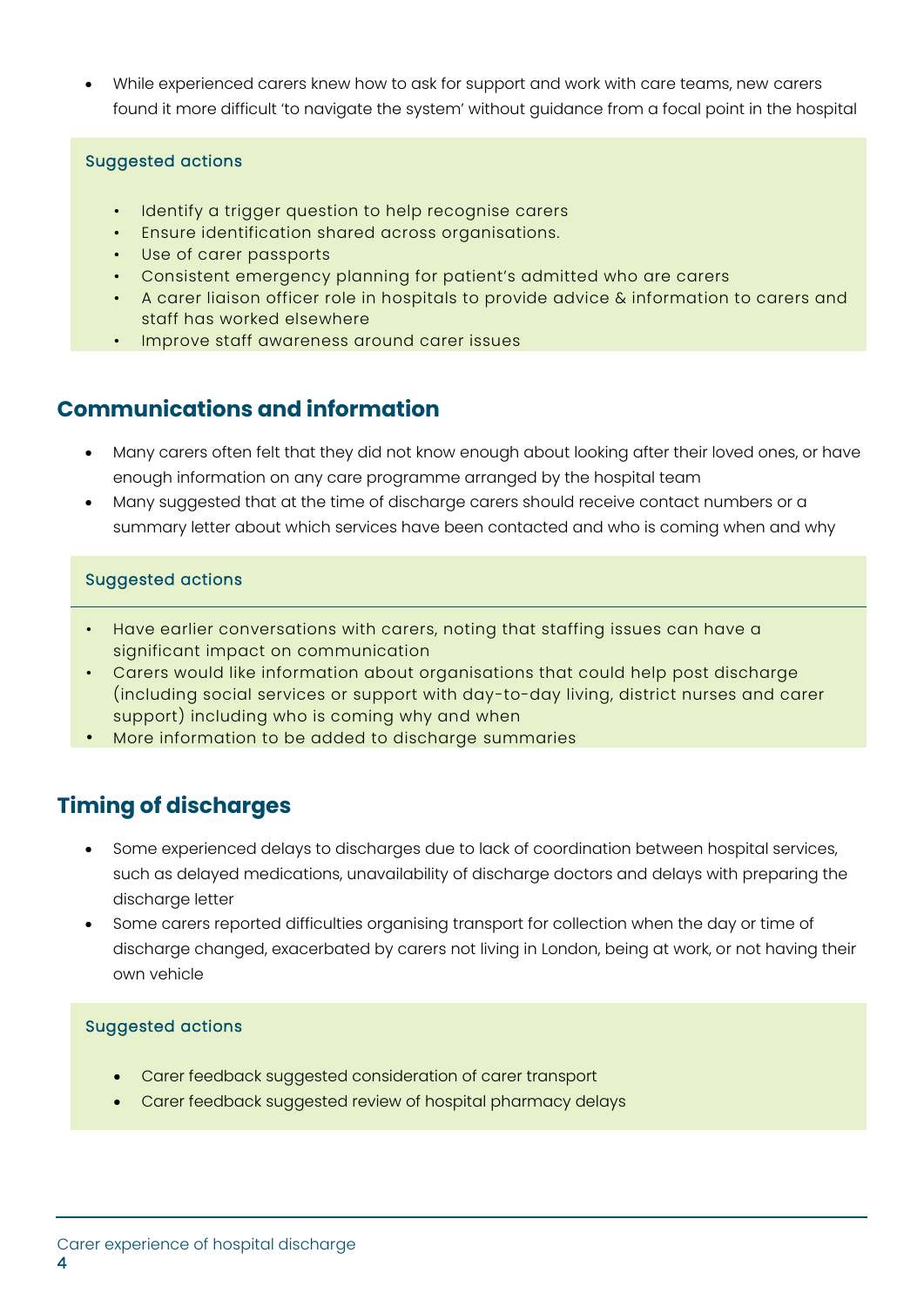### **Assessment of carer/caring needs post-discharge**

- Carers did not always feel the home situation was adequately assessed or appreciated -often a patient's needs had increased after the hospital stay
- Not all cares had discussion with staff before discharge
- Example of good practice: physiotherapists received a lot of praise for understanding the broader situation
- Some carers were forced to give up work and lost income
- Most mentioned extreme physical and mental fatigue because of the additional responsibility, mentioning low mood and excessive worrying
- Example of good practice: Some praised Age UK service in getting the home prepared before discharge. Wandsworth Carers centre was mentioned as a brilliant support for the carer by one interviewee. Physiotherapy was important

#### Suggested actions

- Service staff standard practice should be to check abilities of carers
- Use a sense-check with family/carers, to counteract the tendency to take what patients say about circumstances for granted, involving carers in conversations about what is needed as early as possible
- Provide information about support available for support such as social care via the council or elsewhere

Read on to find out more about carer experiences that highlighted these themes.

# **Methodology**

In collaboration with NHSE and the other Healthwatch we provided comments on the draft survey and interview structure provided by NHSE.

We advertised the opportunity to take part in interviews via social media, our website, our newsletters, and the Wandsworth Carers' Centre bulletin. It was also directly advertised to community groups, including Roehampton Community Shed; WoW Mums Group Meeting; Asian Carers Peer Support Group; Side by Side Wandsworth; NHS Wandsworth Thinking Partners group meeting; Wandsworth Council Coproduction and Partnership Group; and Wandsworth Carers' Centre.

People were offered a £40 shopping voucher for taking part in the research. Interviewees were selfselected; a total of 24 individuals expressed an interest in being interviewed, however some did not meet the interview criteria, while others decided to withdraw from the research without providing a reason for doing so.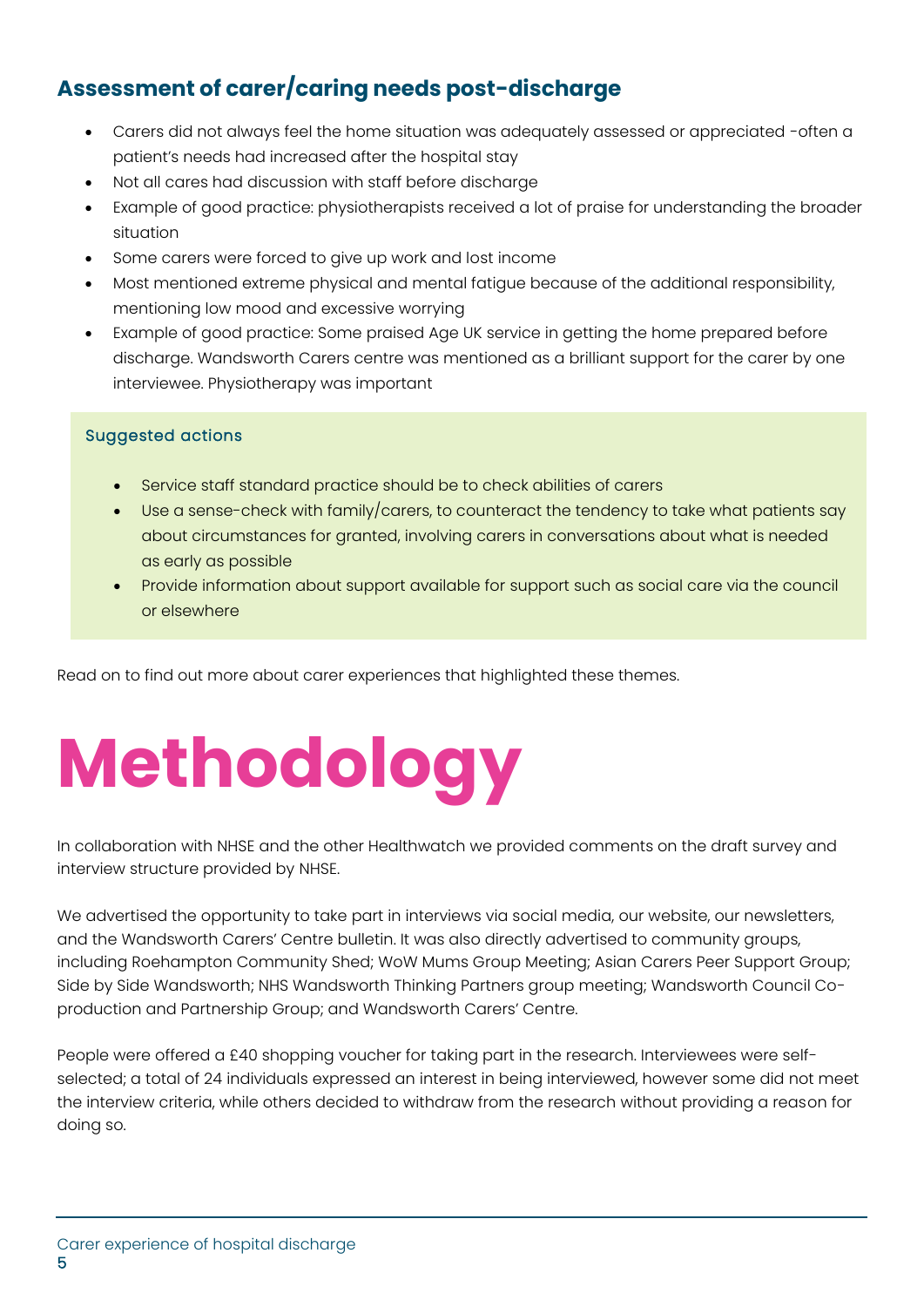Healthwatch Wandsworth conducted 10 Zoom interviews (4 audio only) between the 8<sup>th</sup> of December 2021 and the 22<sup>nd</sup> of February 2022. Interviewees said they were unpaid carers for their mother (3), father (3), husband (3), daughter (1), grandfather (1) and uncle (1). Two people said that they were caring for more than one person. Interviewees spent varying times looking after their loved ones: 50+ hrs per week (3), 20-49 hrs (3), 1-20hrs (1), prefer not to say (1), no response (1).



### **Demographics of participants**





*For comparison: 72.6% of Wandsworth are aged 16-65*

### **Ethnicity**



*For comparison, in Wandsworth: 48% White British, 13% Black ethnicity, 13% Asian ethnicity*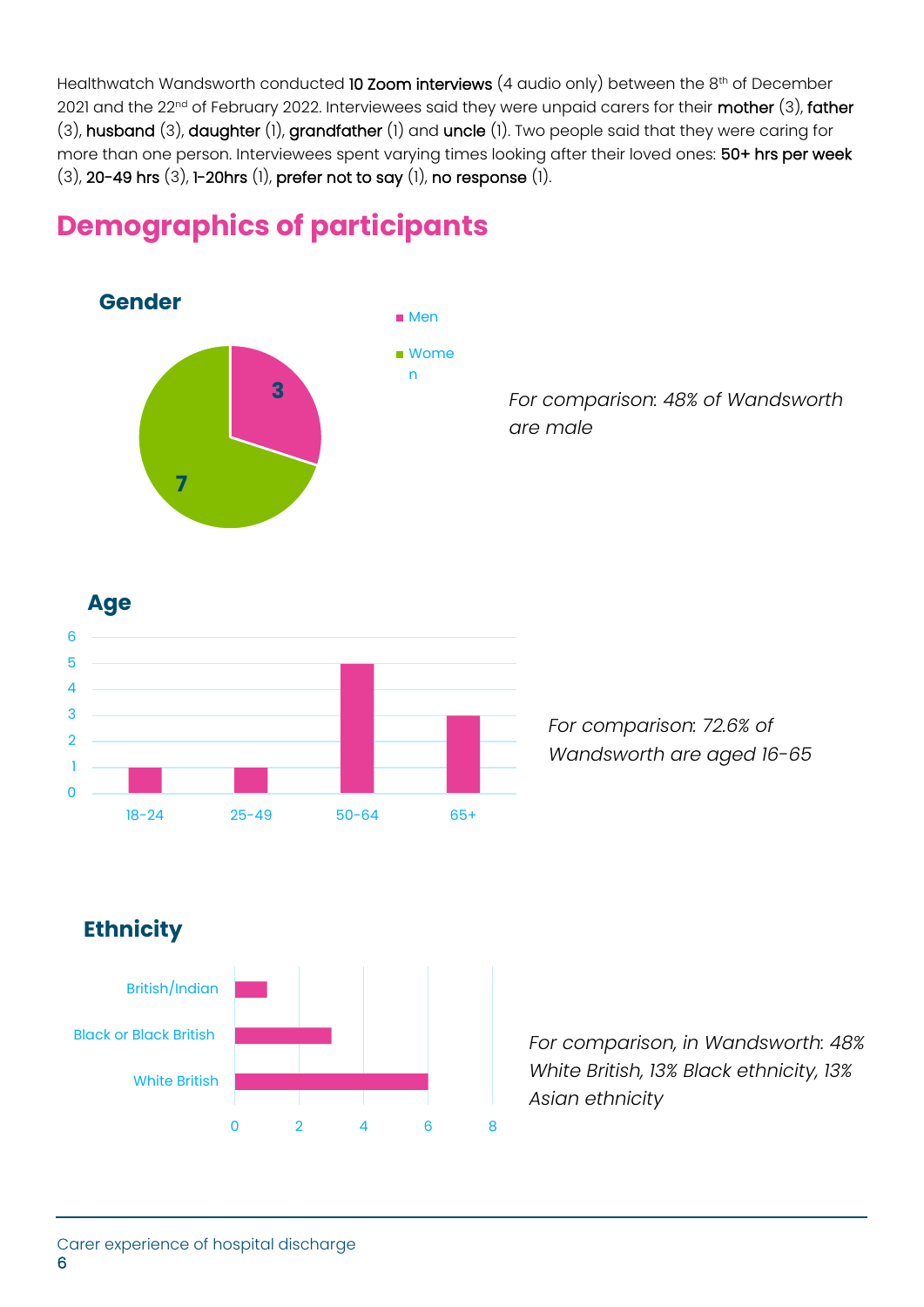### **Marital status**



**Married** 

■ Single/never married

*For comparison: 33% of Wandsworth are Married*

### **Religion**





*For comparison, in Wandsworth: 27% No Religion, 53% Christian, 8.1% Muslim*

### **Sexual orientation**



- Heterosexual/straight
- No response/prefer not to say

*For comparison, in Wandsworth: 2.6% of population identified as LGBTQ+ in 2013-5*

### **Health/disability**



*For comparison, in Wandsworth: 6% disability that limits mobility*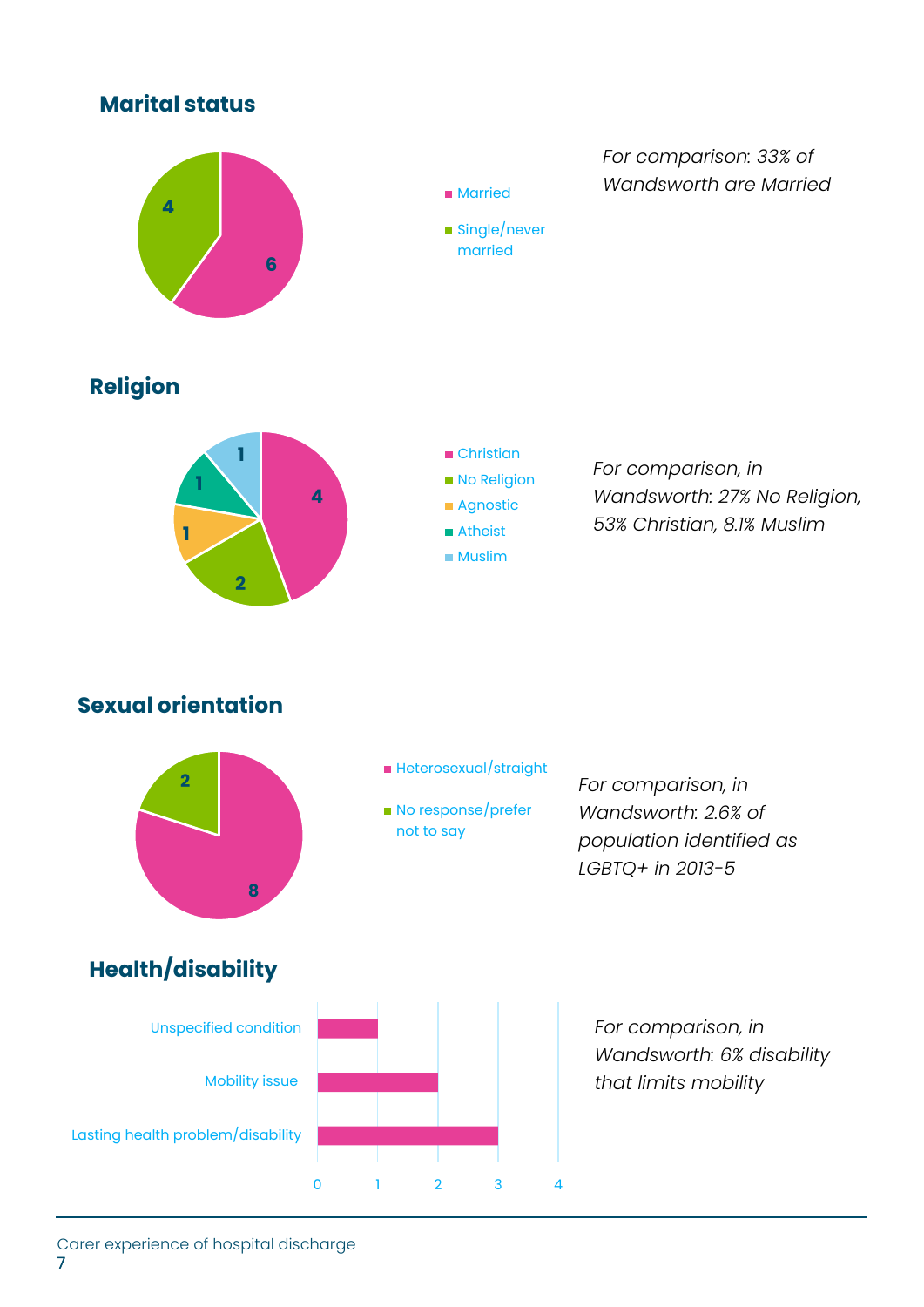In the interviews, there was a slight underrepresentation of men and younger age groups (most participants were over 50). There was a slight overrepresentation of individuals identifying as White British (10% more) and Black (20% more) and married people (100% more). We had a higher representation of people living with disability and/or mobility issues than the Wandsworth population. Due to the sensitive nature of the topic and non-disclosure, it is difficult to tell how representative the current sample was of the Wandsworth population with regards to sexual orientation.

### **Focus Group with local staff**

A total of 22 people attended a Focus Group to discuss the findings of our survey and agree a series of steps that could be taken in response to the issues raised by carers. Attendees included 2 people from Healthwatch Wandsworth; 3 people from NHS E&I (London Region Carers Lead x1, National team Commitment to Carers programme x2), who were facilitating the workshop; as well as representatives from local councils, NHS services (including our local acute hospital and community services), community groups and charities who support patients and carers during and after discharge from hospital. We were not able to identify a GP to attend, but on reflection we think a representative of GPs would have been useful. We divided in to two groups to hold the discussion and there was a good level of contribution from the attendees.

# **Our findings**

## **Identification/recognition of caring role**

### **Interview findings**

All carers we interviewed considered themselves to be the main carer of the person they looked after. All of them felt that as family members, it was their duty to care for their loved ones. Most of our carers have been looking after their loved ones for years to some extent (some were full time carers while others helped with errands and hospital appointments) before their recent hospital admissions. While two interviewees reported being identified as main carers straight away in A&E, this was not the case for everyone, with a knock-on effect for communication and knowledge to help the patient (see below).

For many the health of the person they cared for had been declining over a few years and often they had complex health issues and a series of hospital admissions. In these cases some carers had experience with caring for someone and had certain strategies and support systems put in place already. This included respite; paid carers; carers arranged by social services; shared care with other family members. Some interviewees also mentioned that they had learned 'how to navigate the health and social care system' throughout the years of caring for their loved ones, although this was not everyone's experience, and some carers found this navigation difficult without guidance from a focal point in the hospital. Experiences appeared more positive for those who were able to work with care teams and when they were more used to the system, compared to those who were new carers or where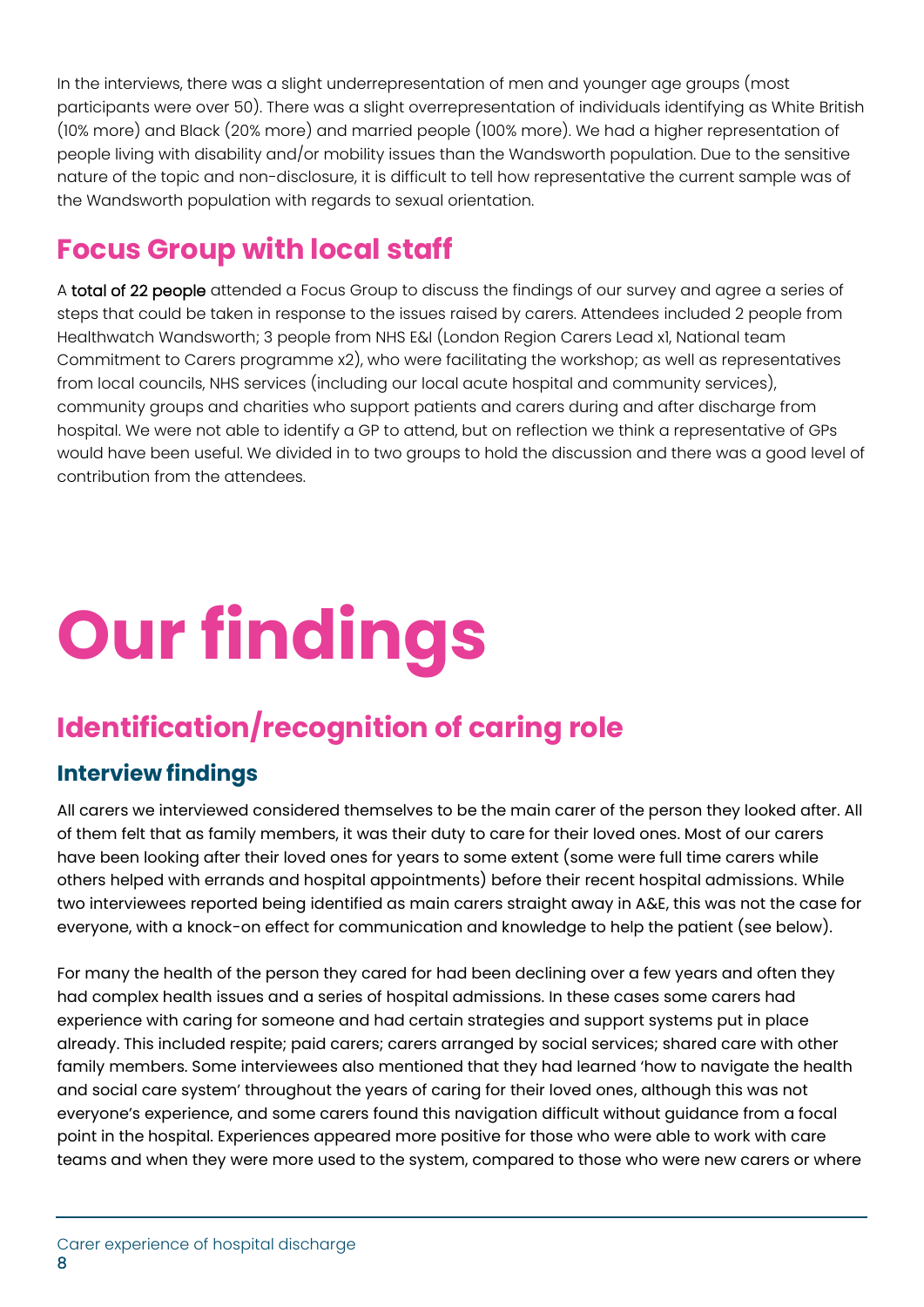their loved one had been previously more independent. For example, they said they knew how to 'tick the boxes' for discharge.

Furthermore, the recent hospital admissions almost always meant added pressure on the carers as the level of care for their loved ones often increased tremendously immediately after discharge (e.g., most people required full-time care after their admissions; follow-up appointments, alterations of living space) and required carers to familiarise themselves with new procedures (e.g., new medications, changing a catheter, managing a stoma bag, caring for a new-born baby, helping a loved one move around the house).

Two people admitted to hospital were both carers themselves and interviewees expressed concern that hospital staff had failed to properly account for the impact of their admission on the family members they cared for. One carer we interviewed felt that despite their emphasising that they were caring for two people, these circumstances weren't considered in aftercare and recovery plans. Another interviewee talked about when their relative was admitted to hospital who was a carer themselves. The relative did not discuss their caring role with the staff and so no one was aware of the potential consequences. The interviewee felt that more could be done to find out about the patient's circumstances.

Other issues discussed by interviewees under this theme include:

- Many were made to feel that only the patient's situation was relevant, and that little consideration was given to the carer's situation, e.g. not living locally, work commitments
- Many people felt that there was a presumption that the carer would 'get on with it'.
- Some explained that it was tiring to be the sole visitor and would have appreciated support from another family member. An example of good practice: one carer was pleased that exceptions were made for multiple visitors which helped patient 'delusions' relating to advanced Parkinson's Disease
- One carer described how the hospital stay had allowed them to 'relax a bit' because there are other people to monitor the situation.
- One carer was not recognised by staff on multiple visits they made on the same day and felt under scrutiny when being questioned about their visit.

### Personal story:

No one in the hospital asked interviewee if she was father's main carer, but hospital has her contact details as next of kin. Said that she had to ring up the different wards to 'track father down', and during this process it was checked if she was next of kin, but not actually asked if she was his main carer.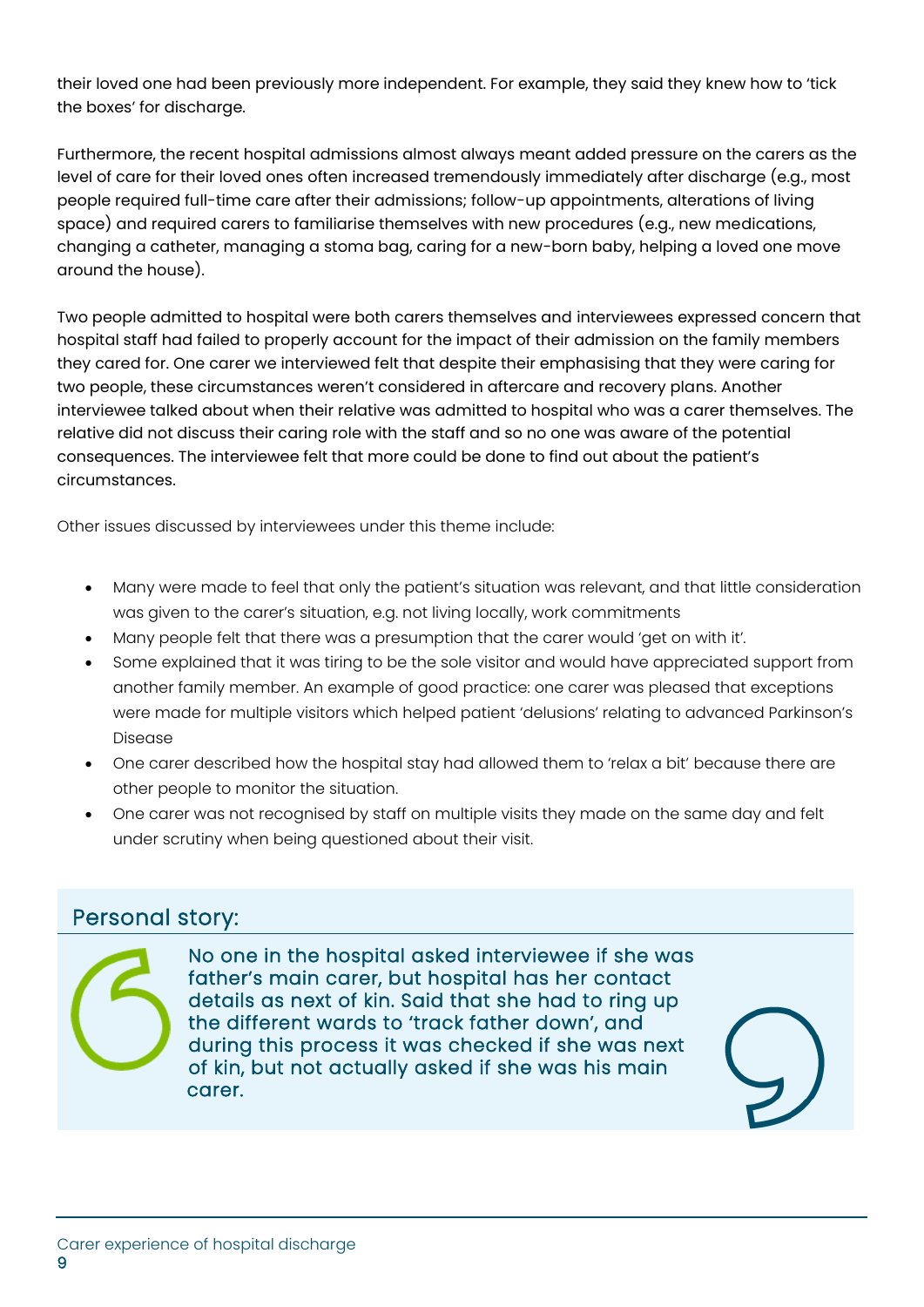### Next steps

Focus group suggested actions

Action A: Consistent emergency planning for carers and use of [Urgent Care Plans.](https://www.swlondon.nhs.uk/wp-content/uploads/2022/01/UCP-FAQs-v2.18-1.pdf?msclkid=a8147518a5d111ecae31a074360f0573)

Action B: \*Identified as quick win\*: Identify a trigger question to help recognise carers. Think about their attitudes to caring more, due to the impact of culture and view of caring role. Recognising carers when the cared for arrives in hospital and use right language to trigger response.

Suggested question to ask possible carers to better identify carers discussed:

"Do you provide help (unpaid) to a friend or family member who, because of illness, frailty, disability, a mental health problem or an addition and cannot cope without your help."

(based on national definition – but replaced the word care with help)

Suggested question to ask before discharge (hospital teams)/after discharge (social care and community teams):

"Is there someone you do or might be able to get help from with day to day living such as help to get about (e.g. getting dressed or washing) and help with getting meals."

Action C: \*Identified as quick win\*: Use of carer passports and identification on hospital management systems (such as admittance forms). The GP care record could also be a mechanism to highlight if there is a carer involved. Identification should be shared between organisations.

Action D: Review support for people who have dementia or delirium in hospital because there is often a significant change in the person who is discharged. Commission more support for delirium at home and redesign the service so there is more short-term support

Action E: \*Identified as quick win\* A carer liaison officer role in hospitals to provide advice & information to carers and staff has worked elsewhere. This could be a base for the carers' centre in hospital to give advice and information and to advocate help people navigate. Carers suggested they would like a 'check in' to see how they are doing and to check they have the carer support at the right level. They would like a 'Carer Champion' to advocate support.

Action F: \*Identified as quick win\*: Improve internal communications and staff training to increase confidence and awareness around carer issues.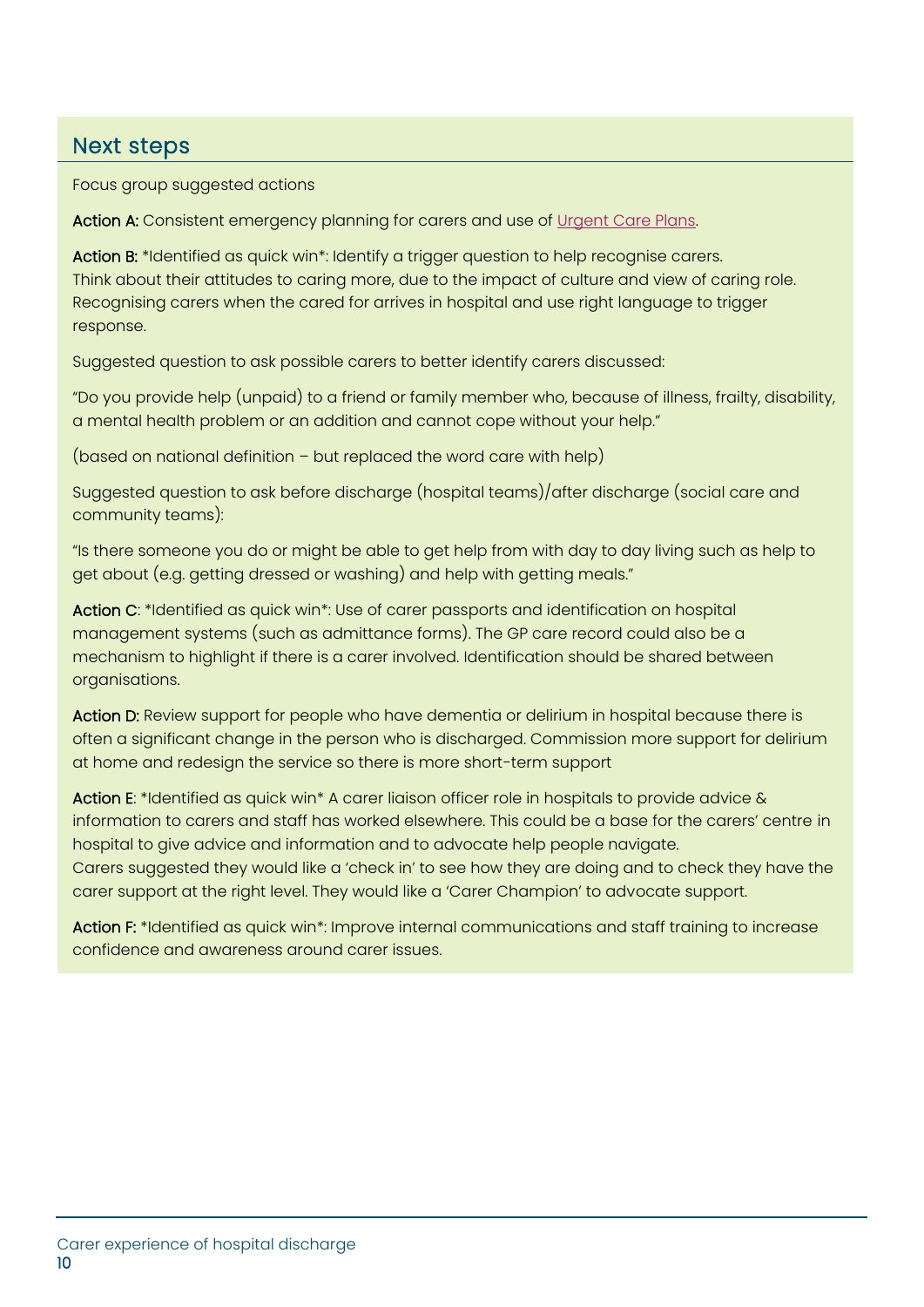## **Communications and information**

### **Interview findings**

This theme covers carers' communications with the hospital about the condition and location of the patient; details of the practical arrangements for discharging the patient; and information on the postdischarge care, namely the care plan. There were some positive experiences of communicating with the NHS and other organisations. Although many interviewees highlighted that they were the initiators of communication.

When communicating with hospital staff, as many as half of the carers interviewed thought information on the condition of the patient was ambiguous. In more than one case the carer was not actually informed which ward the patient had been taken to after A&E. Here it is important to refer back to the first theme, and the importance of identifying the patient's carer at an early stage. On a more positive note, it would appear that for patients with long-term and/or complex needs, hospitals tend to involve and communicate with carers.

Communications around discharge arrangements were identified as problematic by many interviewees. Some reported difficulties organising transport for collection when the day or time of discharge changed, exacerbated by carers not living in London, being at work, or not having their own vehicle. In one case the hospital arranged for the patient being discharged to be taken home by ambulance without informing the carer in advance. Fortunately, they happened to be working from home at the time.

Beyond practical arrangements at the time of discharge, some interviewees said they were concerned that they did not know enough about looking after their loved ones or have enough information on any care programme arranged for the patient. The level of care needed to support the patient often had changed or increased compared to before the hospital stay so there was a sense that there was a great need for information. Not everyone's experience was the same, however, as some carers told us they did receive explanations of medication and aftercare. In any case, many suggested that at the time of discharge carers should receive contact numbers or a summary letter about which services have been contacted and who is coming and when and why. It appeared that some carers felt that if they had had more information and were involved more in conversations before discharge there could have been better preparation for a return home and other support put in place if needed.

### Next steps

Focus group suggested actions

Action G: Have earlier conversations with carers, noting that staffing issues can have a significant impact on communication.

Carers suggested that regular updates from the hospital, for example, once per day would help avoid continuous phone calls from carers and be less time-consuming for hospital staff.

Consider conversations with carer as a 'handover'.

See Department of Health training for staff about compassionate conversations

Action H: Avoiding 'false starts' for discharge, including those sent to the discharge lounge too early in the day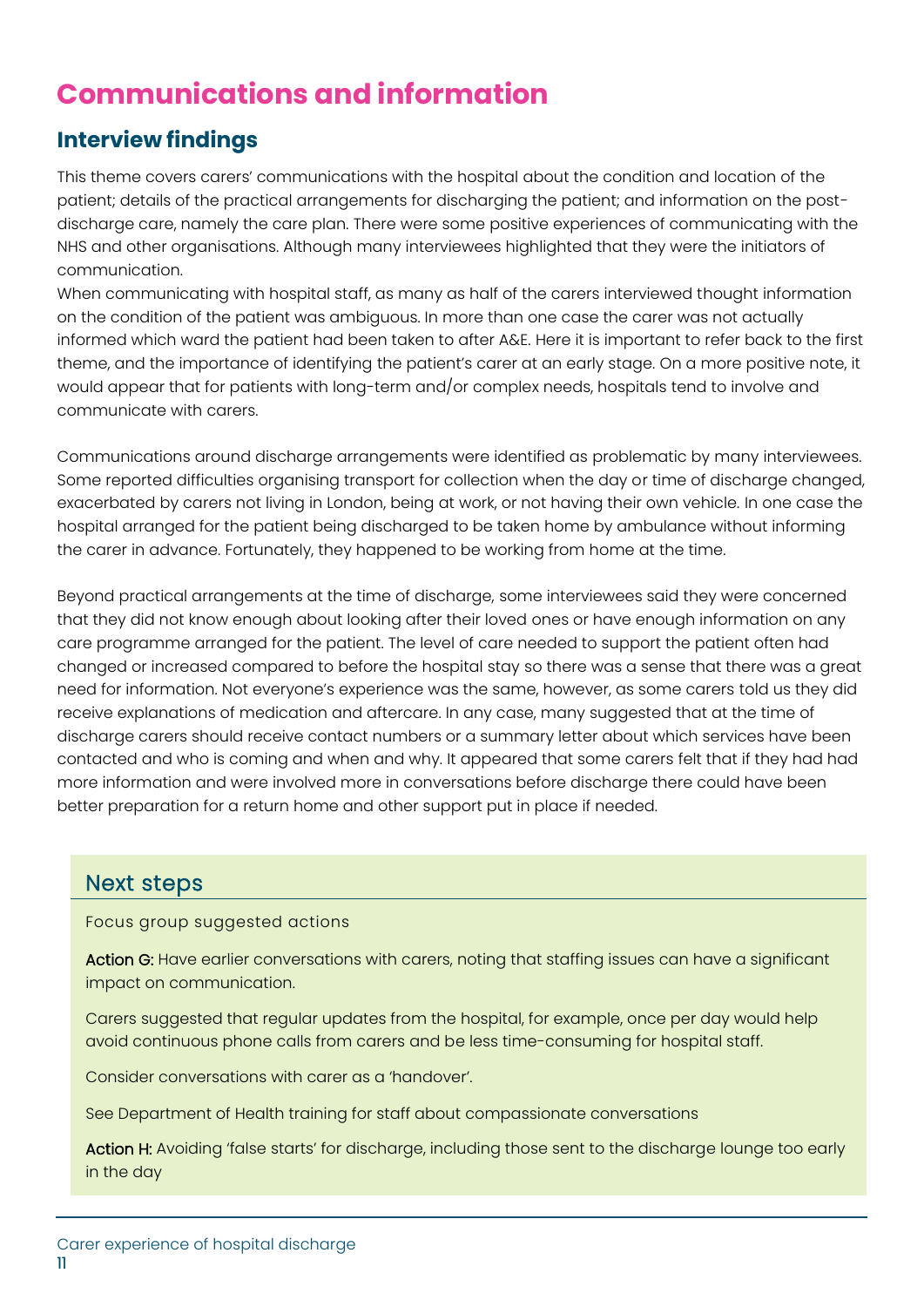Action I: \*Identified as quick win\* Providing general information and support for carers for pathways 1-3 (where there are sensitives for people who have capacity and do not want information sharing with others).

Leaflets can be stocked and given out in the Transfer of Care area.

A letter or leaflet about what people are going home with could be used, similar to that used in 'Neuro'.

Carers would like information about organisations that could help post discharge (including social services or support with day-to-day living, district nurses and carer support) including who is coming why and when. Those not entitled to social care would benefit from information about organisations and things that could support them, including voluntary sector services and this should be done early on, e.g., one person said Wandsworth Carers Centre helpfully signposted to Age UK to get the home prepared.

Action J: More information to be added to discharge summaries

Action K: Support for hospital staff with communicating with families and managing expectations, including training for transfer of care hubs.

Action L: Conversations about plans also need to include conversations about finances and potential means testing.

Action M: Patient portal may hold information that would be useful but this has only just launched so unsure about whether discharge summaries will be on there: <https://www.stgeorges.nhs.uk/patients-and-visitors/mycare-st-georges-patient-portal/>

### Personal story:



One interviewee rang 3-4 times a day to see what was going on, got different information every time, e.g., being discharged but then wasn't, being moved to a different ward, different information on where father was and what was happening and what was not.

No one was talking to them about discharge, even though it happened 6 hours earlier than was supposed to – everyone just assumed that interviewee would be about and nobody asked her.

Another interviewee said that communication was initiated by the hospital, the GP and interviewee. They received updates on grandfather's condition, the GP was feeding back to hospital and vice versa; the interviewee was also able to ask questions which would then get answered and described the communication as 'two-way traffic.

*Note this interviewee stated they were identified as a carer early in the process.*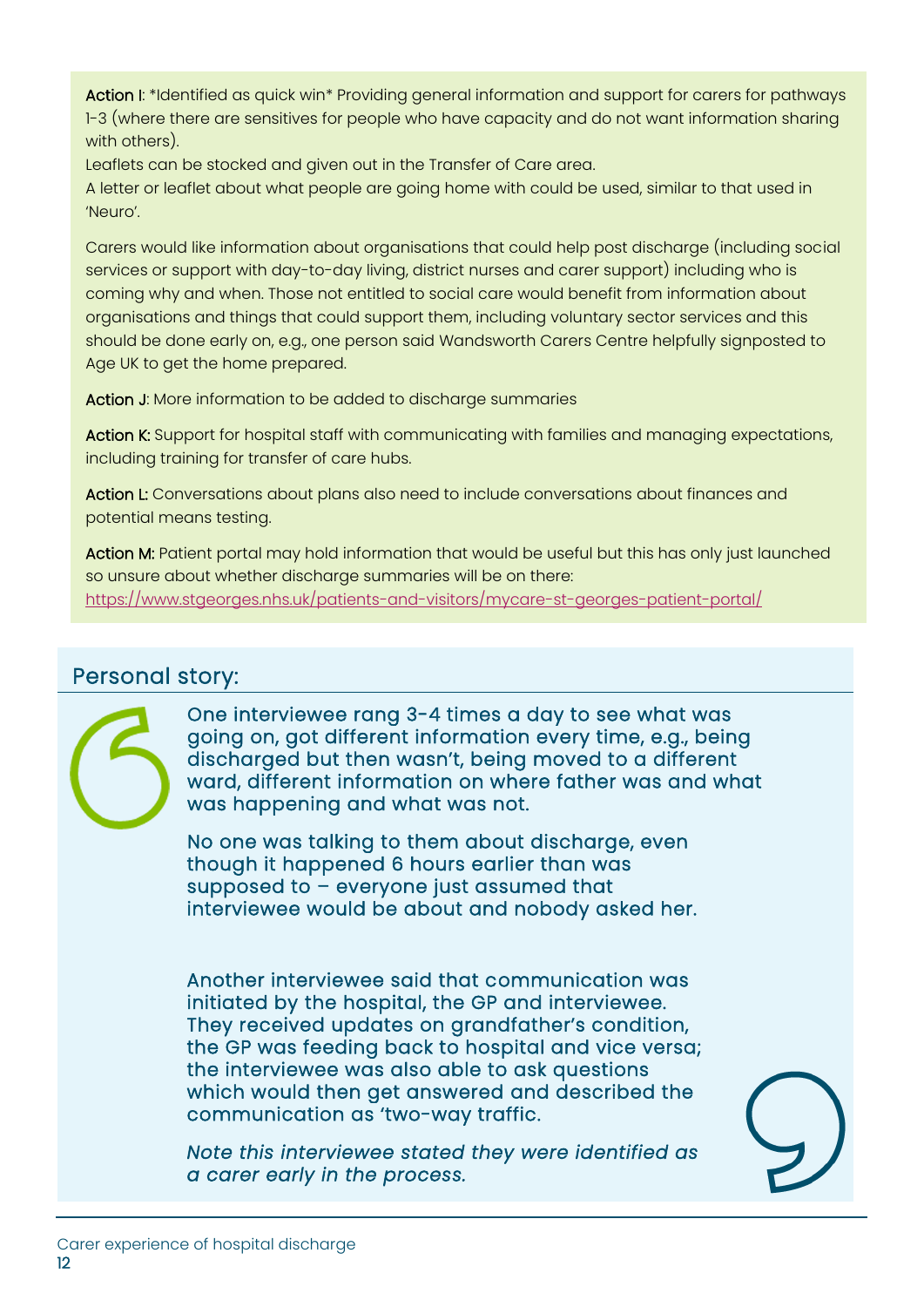## **Timing of discharges**

### **Interview findings**

- Some experienced delays to discharges due to lack of coordination between hospital services, such as delayed medications, unavailability of discharge doctors and delays with preparing the discharge letter
- Carers at times had to make multiple trips to and from the hospital due to delays in discharge
- Some reported being kept waiting for collection or transport for a long time
- Some carers said that people were discharged sooner than the carers thought they should be because they were still unwell or limited in their movement

### Next steps

Focus group suggested actions

Action Q: Carer feedback suggested consideration of carer transport

Action R: Carer feedback suggested review of hospital pharmacy delays

## **Assessment of carer/caring needs post-discharge**

### **Interview findings**

Caring for somebody can be a full-time job and it is important carers feel prepared and supported when taking on such a large responsibility. The intensity of support a cared for person needed often increased after they were discharged. There were some positive experiences but not for everyone. The importance of information, communication and involving carers was clear when some were left feeling as though their home situation hadn't been adequately assessed or appreciated and when support staff visited the home they did not always communicate with the carer. A few carers had had a discussion with staff prior to discharge about arrangements at home. It appeared that most felt it was most useful to have contact with organisations that could help prepare for discharge as early as possible, for example one mentioned how Age UK had helped prepare the home for discharge.

Some also reported that no consideration had been given to their own health issues, whether they could manage all the duties required of them in addition to their own commitments, or their physical/mental capacity to accommodate the needs of the person they were caring for. For example, it had not been considered whether there were stairs if a person had limited mobility and if carers could support lifting and carrying. Physiotherapy was identified as particularly important, as carers struggled to support people with limited mobility. For some there was a delay in physiotherapy support.

After a period of providing care, most interviewees reported extreme physical and mental fatigue because of the additional responsibility, as well as low mood and excessive worrying.

In terms of support, some reported receiving no information about carer/social care support, indicating a booklet detailing what needs to be arranged and who to contact would be useful. Community/district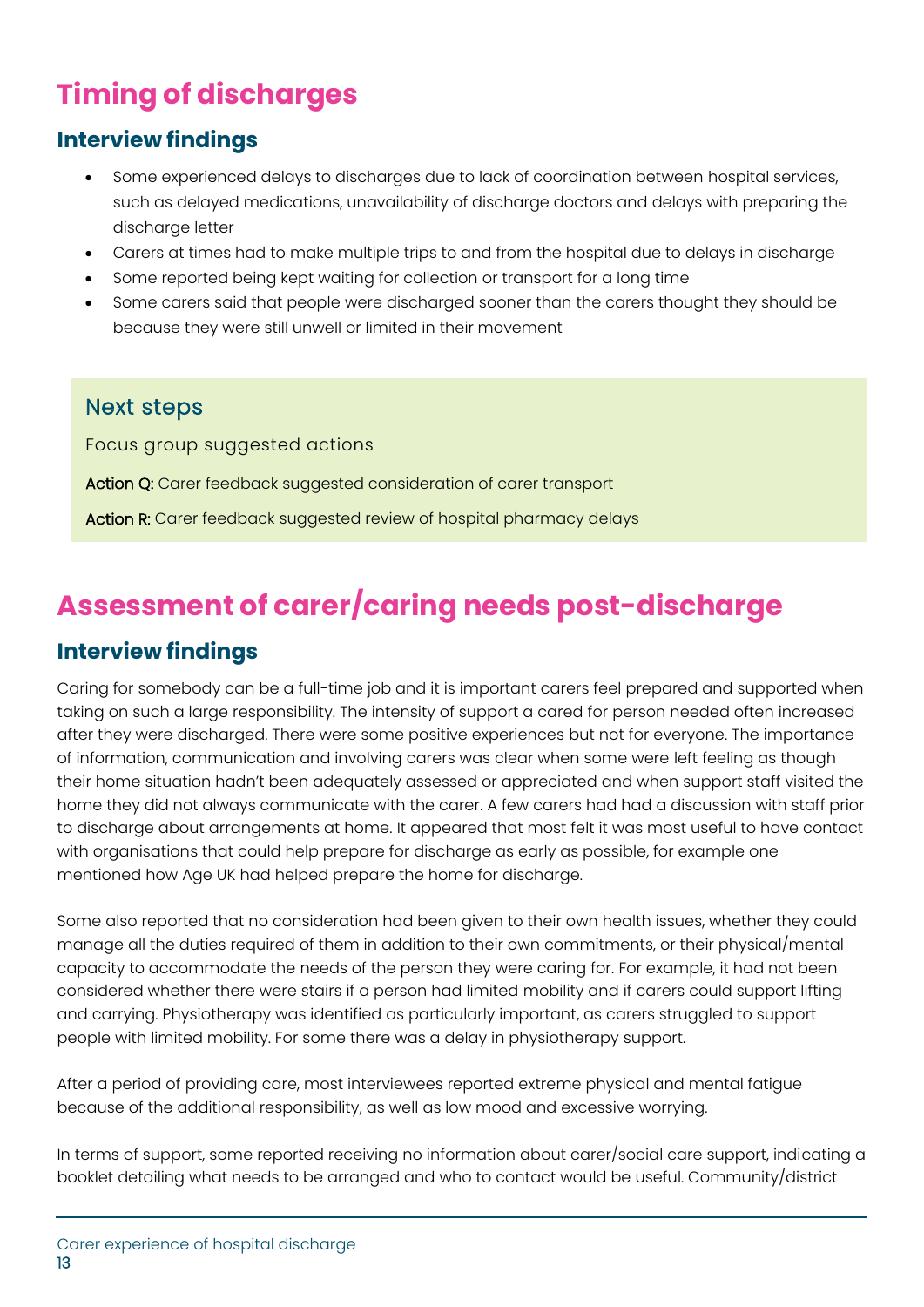nurses were mentioned as being unavailable by some, and one interviewee reported being disappointed that district nurses didn't visit after the hospital indicated they would and they told us there were often delays or staff would not turn up . Social care support and assessments were praised where they happened, but some felt it was needed if they didn't have it.

Some of the feedback was more positive, with physiotherapists receiving a lot of praise for understanding the broader situation. Some said Age UK had helped prepare the home before discharge and Wandsworth Carers centre was mentioned as an important source of support by one carer. Video appointments and virtual access to support were described as helpful in the right circumstances.

The responsibility of caring meant some individuals made the decision to give up work and lose income. Over the course of the interviews we also learnt that care packages and programmes were often paid for by the unpaid carers and/or their families, representing another financial consequence of caring role.

Finally, there were also a few stories that indicated that the attitude of the person being cared for towards accepting support impacted on support that was arranged and how much information and support the carer had. More than one person highlighted that their relative had lived relatively independently before they were admitted to hospital and minimised the support that they said was needed in discussions with staff about arrangements.

### Next steps

Focus group suggested actions

Action N: Service staff standard practice should be to check abilities of carers

Action O: Use a sense-check with family/carers, to counteract the tendency to take what patients say about circumstances for granted.

### Personal story:

One interviewee told us that Wandsworth had good system, efficient: full package of care was provided for the first two weeks, because their husband was so weak and dependent. They told the interviewee what was going on and explained to her what and how to do.

The council thought that interviewee was at the edge of being able to cope and helped set the family up with services in the community like extra respite care so the interviewee could go out once a week for 2 hours.

Another interviewee said their relative 'doesn't want outside help'. That makes things more difficult and things have to get to crisis point. The interviewee was not involved in decisions being made, mother made own decisions and family not asked if they would care for her and never saw anything written down.

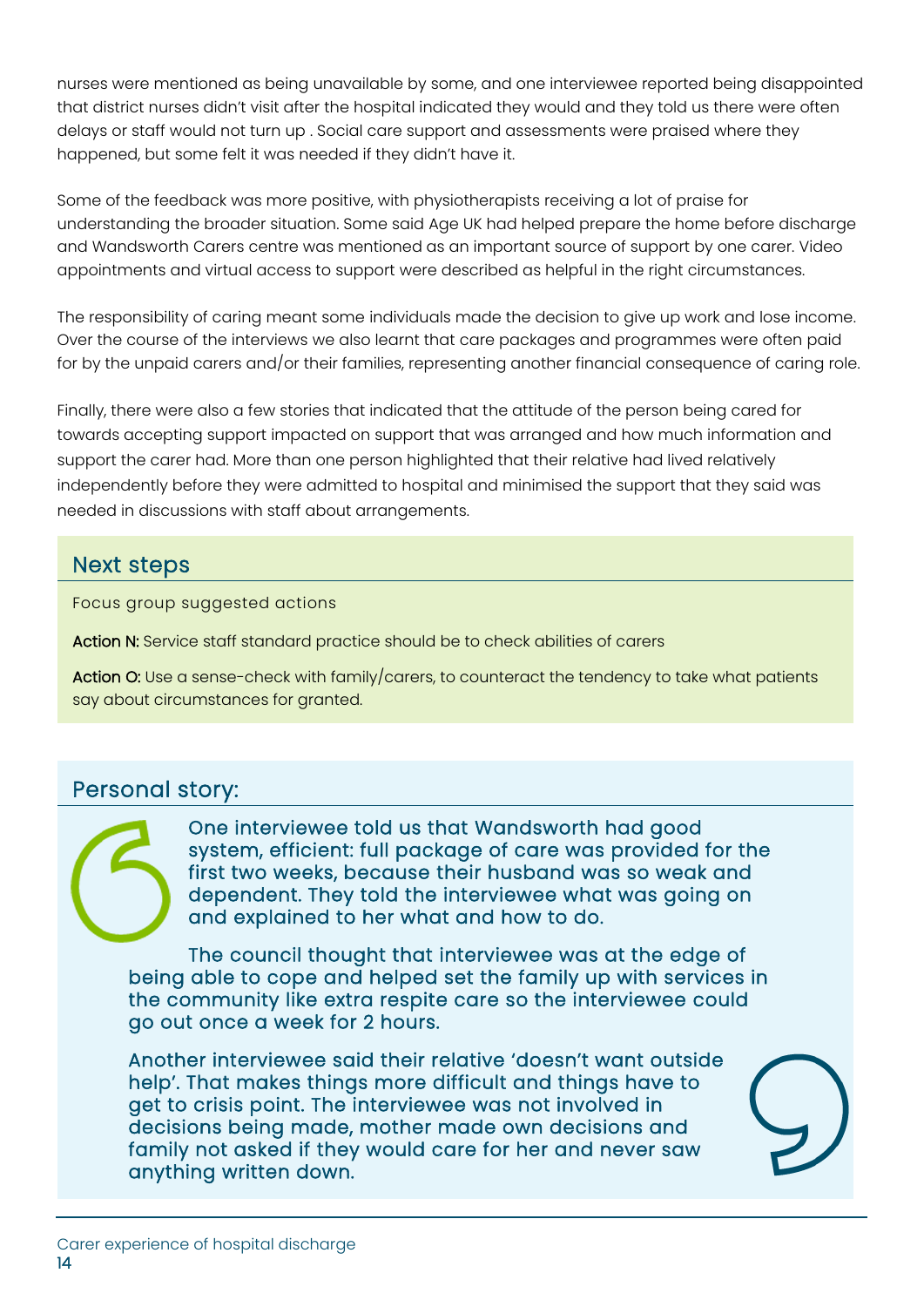### **Support from own GP or patient's GP**

- Most of the carer's GPs did not check in with carers about how they were doing; only one carer's GP touches base with her regularly and receives annual check-ups as a carer. Some carers did not see a point in notifying their GP of the situation.
- Carers valued interactions with the GP of the person they cared for. Examples of good practice included:
	- o Often cited as source for support, advice, medication information, check-ups and monitoring
	- o Some acted as a link between hospital and cared for/carer
	- o Involved in multiple aspects of care, including underlying/longer term-conditions

## **Conclusion**

Our work focused on carers' experience of hospital discharge arrangements and support with homebased care since the beginning of the COVID-19 pandemic when measures were taken to try to alleviate some of the pressure on hospital services by discharging patients earlier. Through our interviews and focus groups we have looked in detail at carers' experiences; those experiences include communicating with hospital staff following admission, care plans to guide the care of patients post-discharge, practical aspects of discharge, and support for home-based care.

We found numerous examples of good practice by hospital staff from admission through to discharge. We found that some interviewees were identified as main carers straight away by A&E and this seemed to have a positive impact on communication more generally, with carers being given regular updates on the patient's condition while in hospital. For people with long-term complex needs, we were told that hospitals tended to involve carers at an early stage, helping them to understand the treatment and ultimately the care plan. Others were pleased with the allowances hospitals made when it came to visiting arrangements and telecommunication with patients. Ambulance staff also came in for praise for reassuring and comforting carers during admission, and helping patients settle back into their homes following discharge.

These positive experiences may serve as a useful reference point when it comes to discussing some of the challenges carers reported experiencing, particularly for those who do not identify as a carer or have not done so until recently. While some interviewees were identified as main carers straight away, others were not, and this had a knock-on effect for carers in terms of communicating with hospital staff, accessing information, and understanding what kind of support was available. We have seen how some carers were left feeling unprepared at the time of discharge, unfamiliar with the care plan, and unsure who to contact for support after the patient returned home. Our focus group was tasked with identifying practicable solutions to the key issues and came up with a series of actions that any hospital could implement. The failure to identify carers at an early stage could be addressed by standardising a trigger question or instituting the use of carer passports. A carer liaison officer would help with both the timely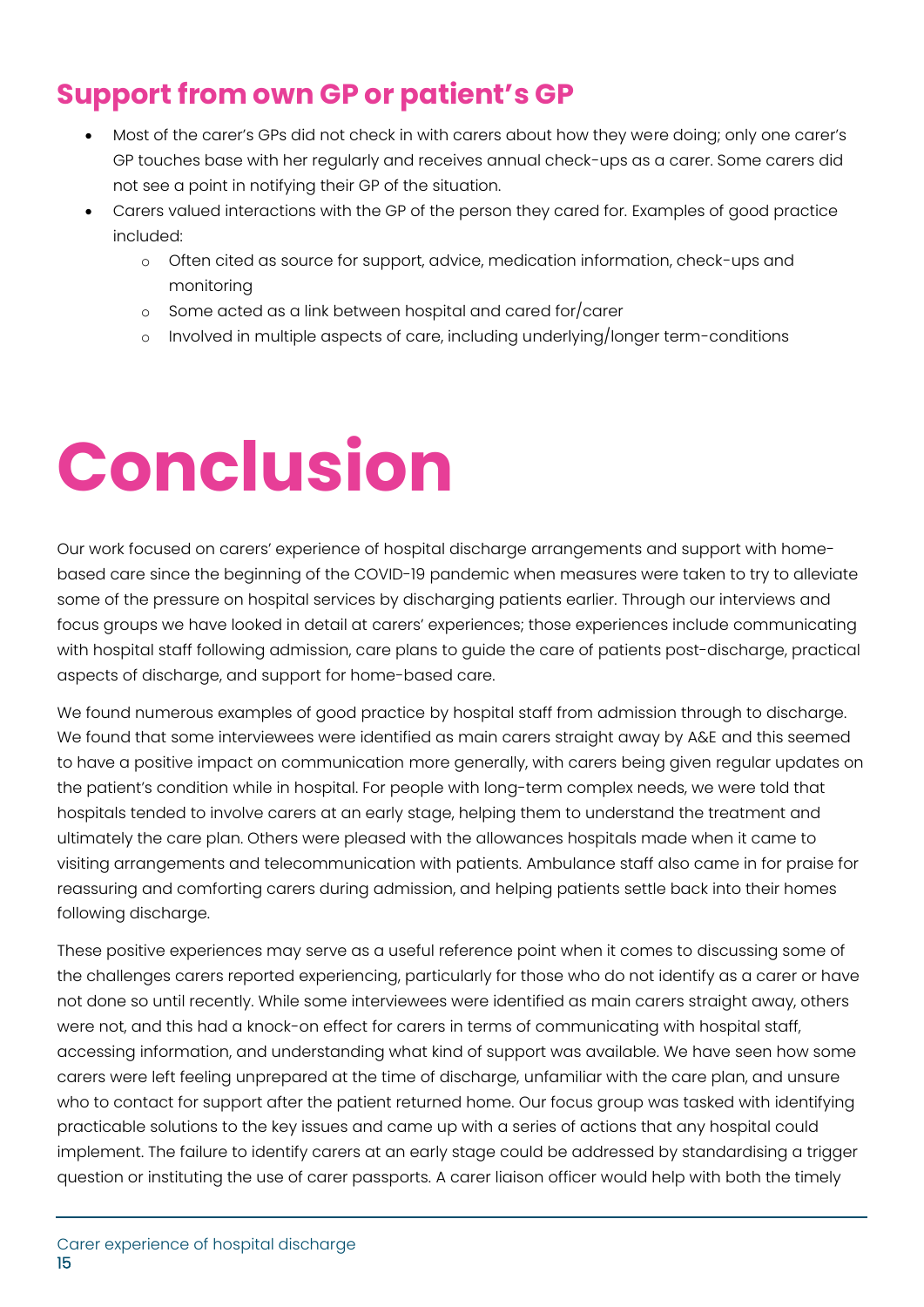identification of carers—getting them involved at an early stage—and the provision of advice and information to carers and health professionals throughout the process. In handing over caring responsibilities at the end of the hospital stay, more information about support services and care plans could be added to discharge summaries, which carers could then consult if in need of additional support.

Carers also reported good practice among staff involved in discharge and support for home-based care. Some said they knew in advance when the patient would be discharged and this allowed them to make arrangements for collection, where appropriate, as well as prepare the home ready for the patient's return. Some medical staff reportedly helped make patient's home suitable for rehabilitation and care and ensured appropriate care arrangements were in place before approving their discharge. Carers expressed appreciation when discharge doctors and nurses explained new medications and/or aftercare to them, as this gave them a sense of being more prepared. And once the patient had returned home, carers were grateful for support they received from health and social care staff.

Once again, we can use these examples as evidence of good practice that happens under the right conditions. However, we also need to flag instances where carers felt unsupported, uninformed, and underprepared. Whereas some carers were given forewarning of when the patient was to be discharged, others experienced delays due to a lack of coordination between hospital services, such as unavailable medications, unavailable discharge doctors, and delays preparing the discharge letter. Changes to the day or time of discharge complicated transport arrangements for carers, especially those not living in London, maintaining work commitments, or not having their own vehicle. The apparent breakdown of communication was not restricted to the day of discharge in the experience of some of our interviewees, some of whom reported not feeling as though the home situation had been adequately assessed or appreciated. Still others highlighted a lack of information about carer/social care support and the failure of community/district nurses to visit the patient at home.

Remedial actions, suggested by our focus group participants, to avert carers experiencing extreme mental and physical fatigue because of their responsibilities included introducing a standard practice whereby service staff check abilities of carers, using a sense-check with family/carers to avoid taking what patients say about their circumstances for granted, and distributing information on support for carers in the Transfer of Care area.

This report contains findings that can be used by individuals and teams to improve the experience of caring and associated health outcomes, for both the carer and the cared-for. Measures to reduce the time people spend in hospital and to encourage home-based care where clinically safe to do so are already being taken. By understanding how these changes may be impacting patients and carers, health providers are better placed to determine best practices under the new Discharge to Assess arrangements. As all organisation involved in providing health and care continue to have increasing pressures and demands, it will be a challenge to focus on all of the actions, however, we hope that as some of the actions identified were described by staff as 'quick wins' that this report will be helpful to those looking to further develop hospital discharge support. Improvements to involve and support carers should lead to better discharges and save time and resources for all involved. Carers play a key role in helping people get better, they know a lot about the person being cared for and what can help them recover. They see things that staff cannot see and can respond to emergencies to get help quicker.